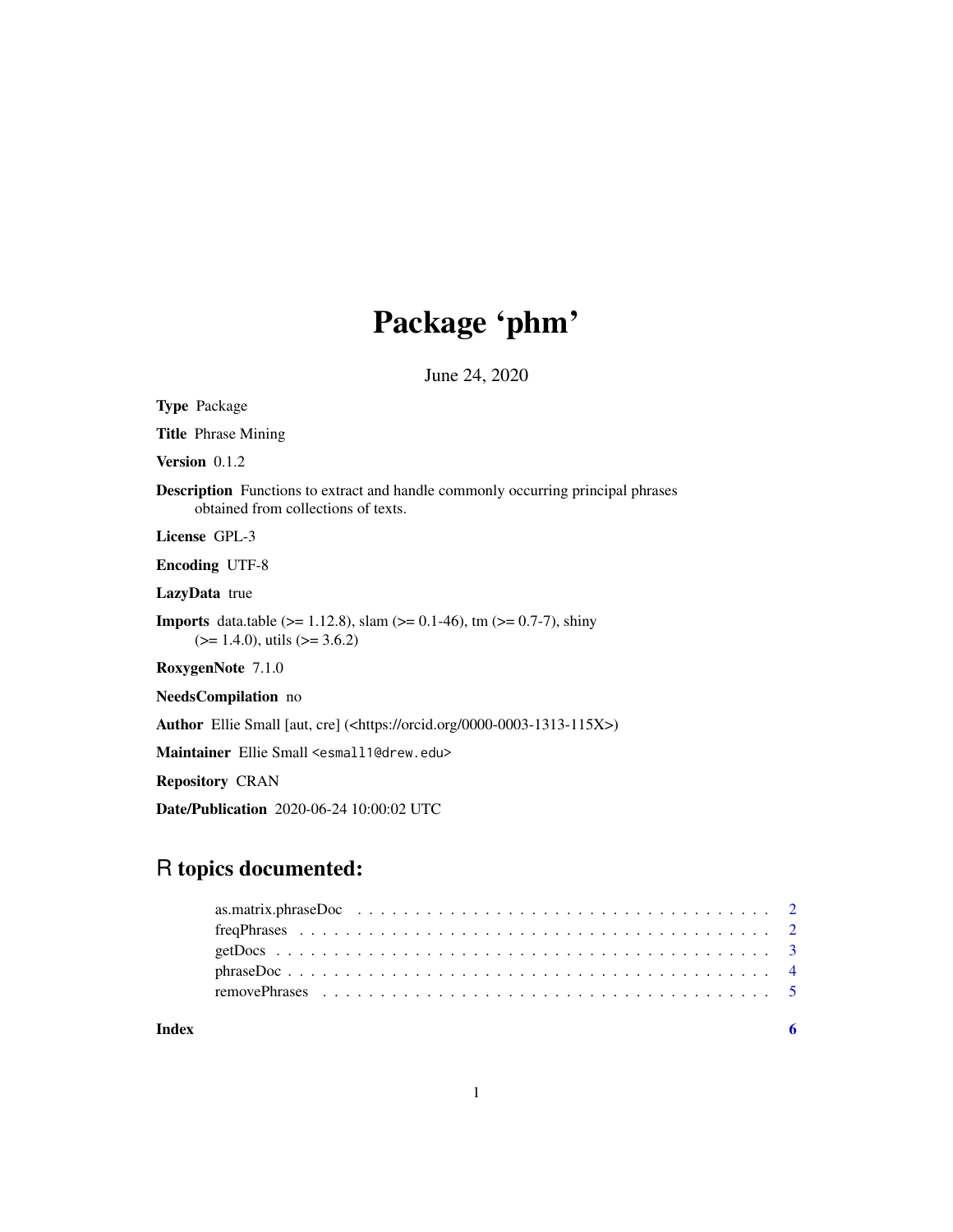<span id="page-1-0"></span>as.matrix.phraseDoc *Convert a phraseDoc Object to a Matrix*

#### Description

Convert a phraseDoc Object to a Matrix

#### Usage

## S3 method for class 'phraseDoc' as.matrix $(x, \ldots)$ 

#### Arguments

|                         | A phraseDoc object.                                   |
|-------------------------|-------------------------------------------------------|
| $\cdot$ $\cdot$ $\cdot$ | Additional arguments to be passed to or from methods. |

### Value

A matrix with phrases as rows, texts as columns, and elements containing the number of times the phrase occurs in the text.

#### Examples

```
tst=c("This is a test text",
     "This is a test text 2",
     "This is another test text",
     "This is another test text 2",
     "This girl will test text that man",
     "This boy will test text that man")
pd=phraseDoc(tst)
as.matrix(pd)
```
freqPhrases *Display Frequent Principal Phrases*

#### Description

Display the most frequent principal phrases in a phraseDoc object.

#### Usage

freqPhrases(pd, n = 10)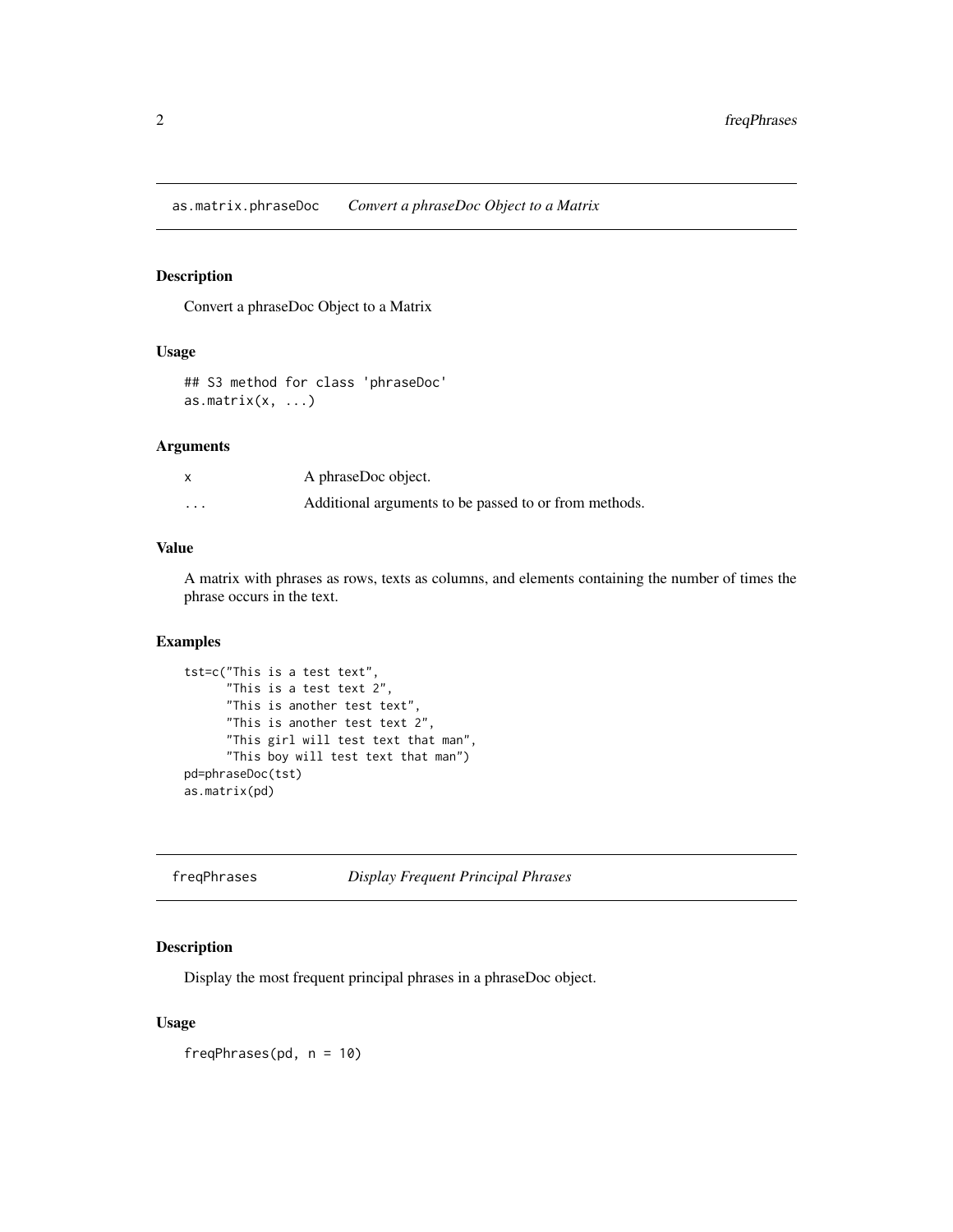#### <span id="page-2-0"></span>getDocs 3

#### Arguments

| pd | A phraseDoc object.                     |
|----|-----------------------------------------|
|    | Number of principal phrases to display. |

#### Value

A vector with the n most frequent principal phrases and their frequencies.

#### Examples

```
tst=c("This is a test text",
      "This is a test text 2",
      "This is another test text",
      "This is another test text 2",
      "This girl will test text that man",
      "This boy will test text that man")
pd=phraseDoc(tst)
freqPhrases(pd, 2)
```
getDocs *Display Frequency Matrix for Phrases*

#### Description

Display a frequency matrix containing all the documents that contain any of the phrases in phrs and the number of times they occur in that document.

#### Usage

getDocs(pd, phrs)

#### Arguments

| pd   | A phraseDoc object. |
|------|---------------------|
| phrs | A set of phrases.   |

#### Value

A matrix with the documents and # of occurrences for the phrases in phrs.

#### Examples

```
tst=c("This is a test text",
      "This is a test text 2",
     "This is another test text",
      "This is another test text 2",
      "This girl will test text that man",
      "This boy will test text that man")
pd=phraseDoc(tst)
getDocs(pd, c("test text","another test text"))
```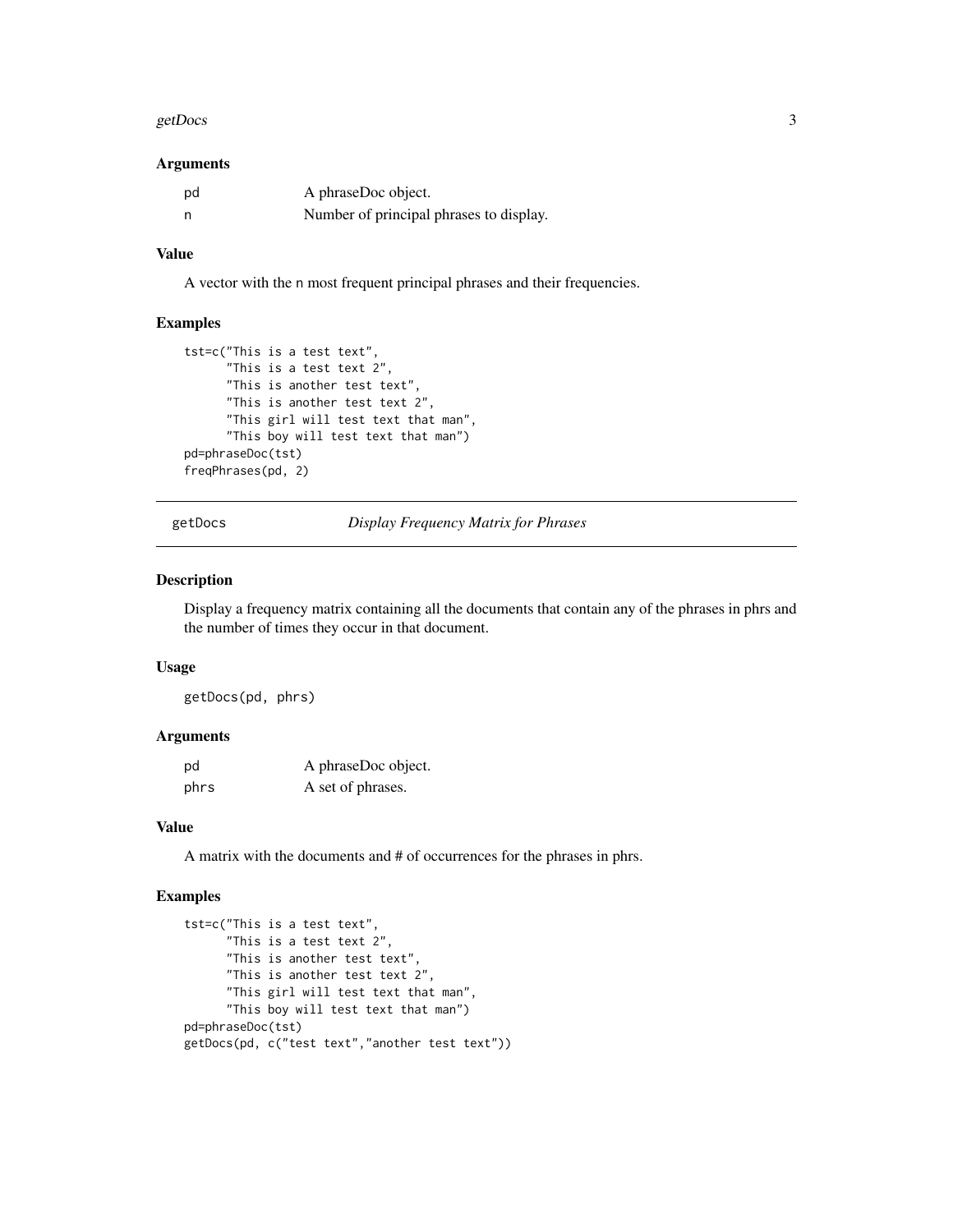<span id="page-3-0"></span>

#### Description

Create an object of class phraseDoc. This will hold all principal phrases of a collection of texts that occur a minimum number of times, plus the texts they occur in and their position within those texts.

#### Usage

```
phraseDoc(
 txts,
 mn = 2,
 mx = 8,
 ssw = stopStartWords(),
 sew = stopEndWords(),
 sp = stopPhrases(),
 min.freq = 2,
 pp = function(phrase, freq) { ifelse(freq < min.freq, return(FALSE),
   return(TRUE)) },
 max.phrases = 1500,shiny = FALSE,
  silent = FALSE
)
```
### Arguments

| txts        | A character vector with each element the contents of a document, or a VCorpus<br>object.                                                                   |
|-------------|------------------------------------------------------------------------------------------------------------------------------------------------------------|
| mn          | Minimum number of words in a phrase.                                                                                                                       |
| mx          | Maximum number of words in a phrase.                                                                                                                       |
| SSW         | A set of words no phrase should start with.                                                                                                                |
| sew         | A set of words no phrase should end with.                                                                                                                  |
| sp          | A set of phrases to be excluded.                                                                                                                           |
| min.freq    | The minimum frequency of phrases to be included.                                                                                                           |
| pp          | Function that determines if a phrase is a principal phrase. By default, FALSE is<br>returned if the phrase occurs less often than the number in min. freq. |
| max.phrases | Maximum number of phrases to be included.                                                                                                                  |
| shiny       | TRUE if called from a shiny program.                                                                                                                       |
| silent      | TRUE if you do not want progress messages.                                                                                                                 |

#### Value

object of class phraseDoc.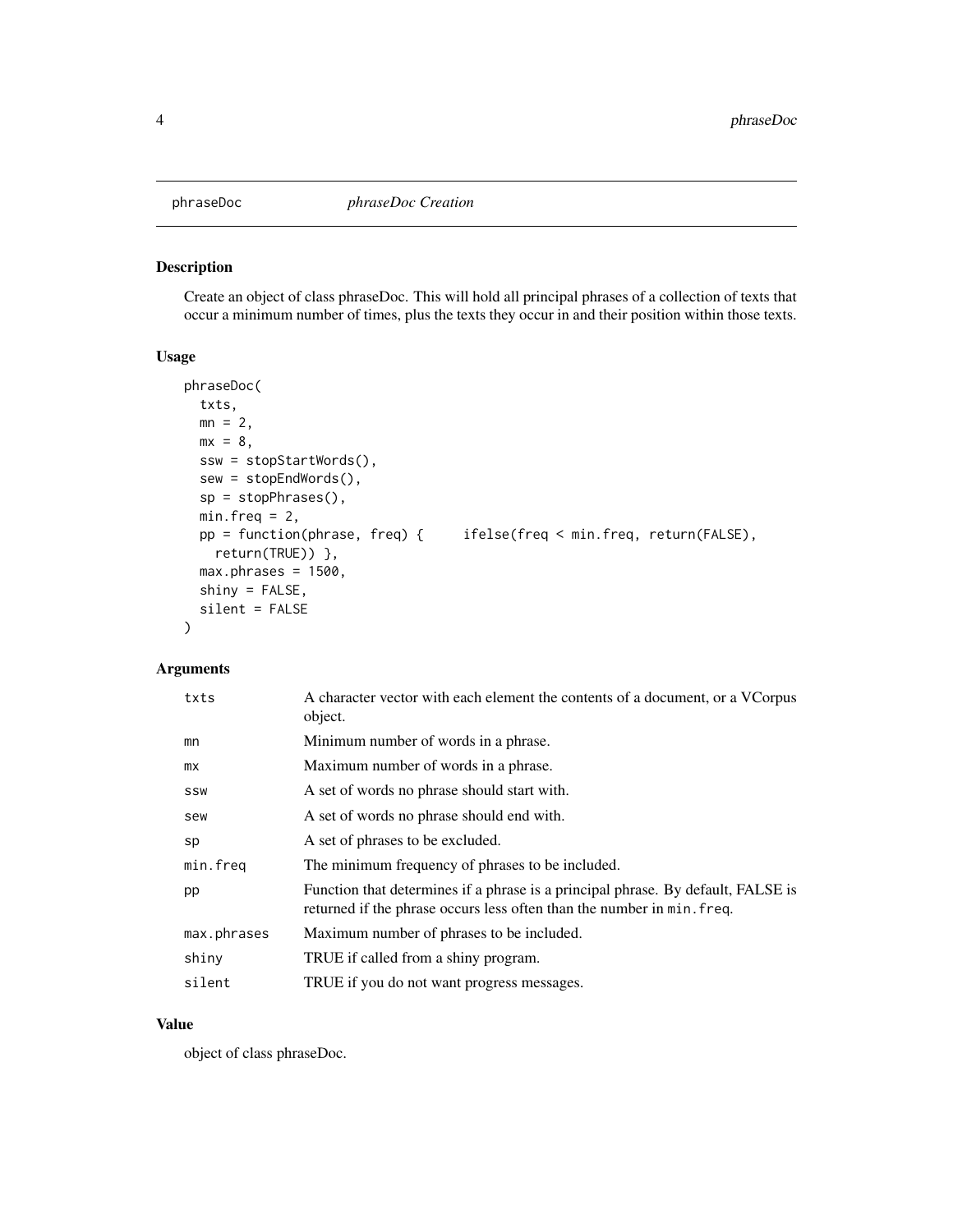#### <span id="page-4-0"></span>removePhrases 5

#### Examples

```
tst=c("This is a test text",
     "This is a test text 2",
     "This is another test text",
     "This is another test text 2",
     "This girl will test text that man",
     "This boy will test text that man")
pd=phraseDoc(tst)
```
removePhrases *Remove Phrases from phraseDoc Object*

#### Description

Remove a set of phrases from a phraseDoc object.

#### Usage

removePhrases(pd, phrs)

#### Arguments

| pd   | A phraseDoc object. |
|------|---------------------|
| phrs | A set of phrases.   |

#### Value

A phraseDoc object with the phrases in phrs removed.

#### Examples

```
tst=c("This is a test text",
     "This is a test text 2",
     "This is another test text",
     "This is another test text 2",
     "This girl will test text that man",
     "This boy will test text that man")
pd=phraseDoc(tst)
removePhrases(pd, c("test text","another test text"))
```